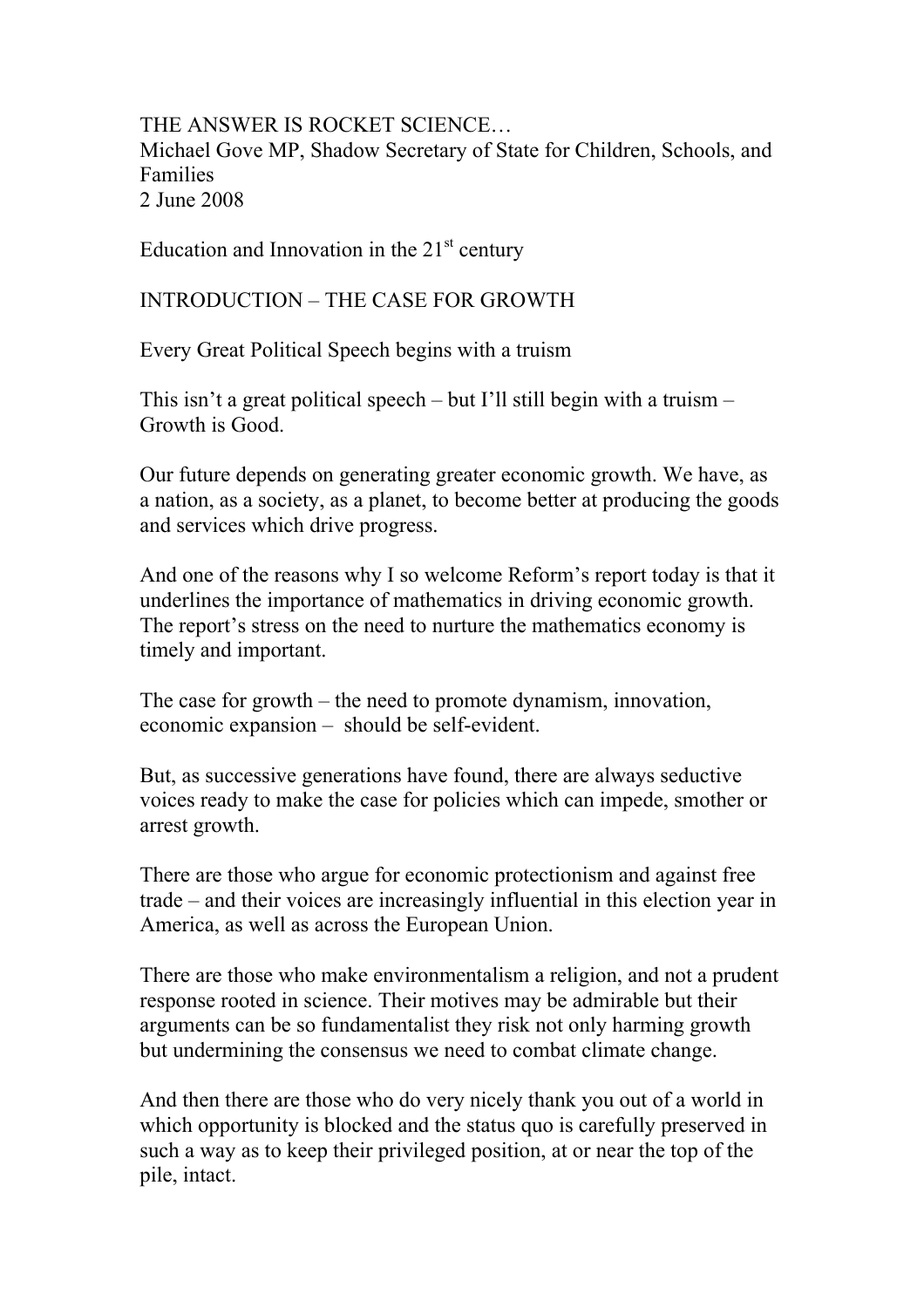Some of the most eloquent adversaries of the refoms needed to generate economic growth have often been figures on the Right who have wished to bang an antique drum for Merrie England rather than embrace the emancipating power of growth and change.

All of these reactionary, anti-opportunity, anti-growth forces have powerful contemporary advocates and they need to be confronted – in the name of progress, growth and opportunity…

We need to confront them because every worthwhile good in the future will be secured through growth.

For those of us who believe in greater social justice we can only make opportunity more equal if we generate the growth to invest in public services and better support for the vulnerable.

For those of us who want a better environment – cleaner air, greener open space, a more beautiful country – these goods can only be secured through the scientific progress, the innovation and the public investment which go along with growth.

For those of us who want better education for our children, broader horizons for them as they travel, a better chance of them going to university, a richer choice of jobs when they graduate, a surer path to a family home and more rounded, balanced, cultured life than we have had – then economic growth is the answer

Specifically – we as a nation need to raise the trend rate of economic growth in this country.

Now growth, unlike the boom and bust we've been experiencing, needs to be sustainable. In several ways:

- not built on debt and therefore short term (as now)
- not overinflated and so leading to a crunch (as now)
- not based on damaging the enviornment
- not based on damaging the social fabric of the nation.

But unless we secure growth we won't secure our future.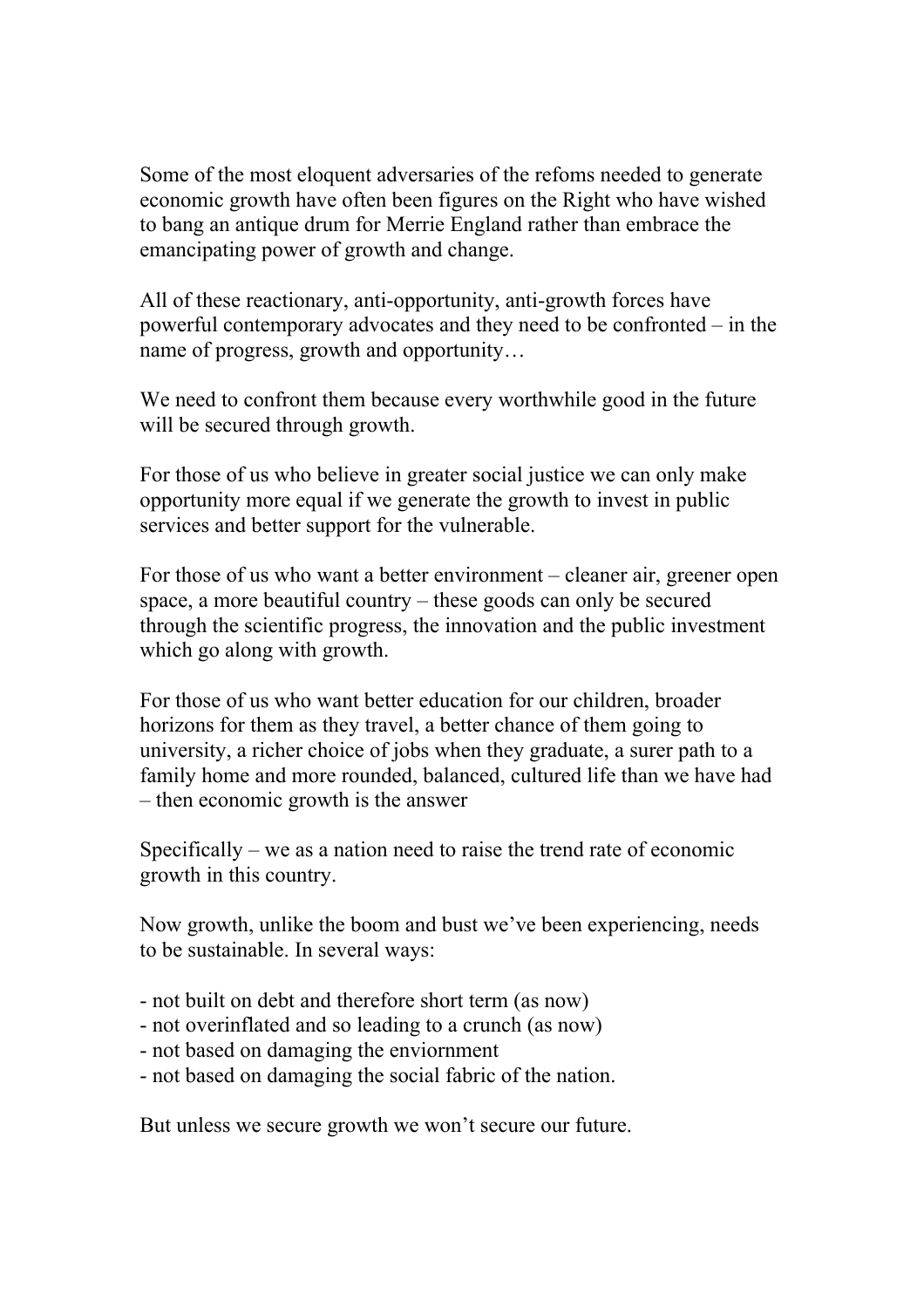## INNOVATION – THE ROUTE TO GROWTH

And, as today's paper reminds us, it's innovation, it's intellectual exploration, rooted in rigour and sustained by mastery of academic knowledge, which will drive that growth.

In the past we might have thought that the way to generate growth, the way to compete with those nations poised to eat our lunch was simply to bear down on costs and just make ourselves a cheaper warehouse in which to do business.

Well nobody could be a greater hawk than me when it comes to bearing down on unnecessary expenditure - and eliminating the forest of red tape which currently stands in the way of growth.

But it's not enough for us simply to compete on reducing the burdens of doing business. We have to ensure we're capable of competing up the value chain, that our workforce isn't just competitive on costs, but it's competing, and winning, on ability.

Future economic growth will be driven by Britain competing in an increasingly intellectual marketplace. Lord Leitch's recent report on skills suggested that by 2020 the number of jobs in Britain available to those with no or low skills would be around 500,000. The traditional labouring and service jobs which once gave employment and dignity to millions, to a majority of the male workforce, now just a residual part of our native economy.

Now, I'm very wary, in an open economy, of making predictions about the precise demands for a particular sort of labour in twelve years time.

In fact, as the author of a book called Michael Portillo – The Future of the Right – I'm very wary about making any predictions at all.

But it seems to me undeniable that the trend Leitch identifies is correct. The number of jobs for those without a high level of basic education in this country is diminishing.

And the trend in every one of our major competitors is in the same direction.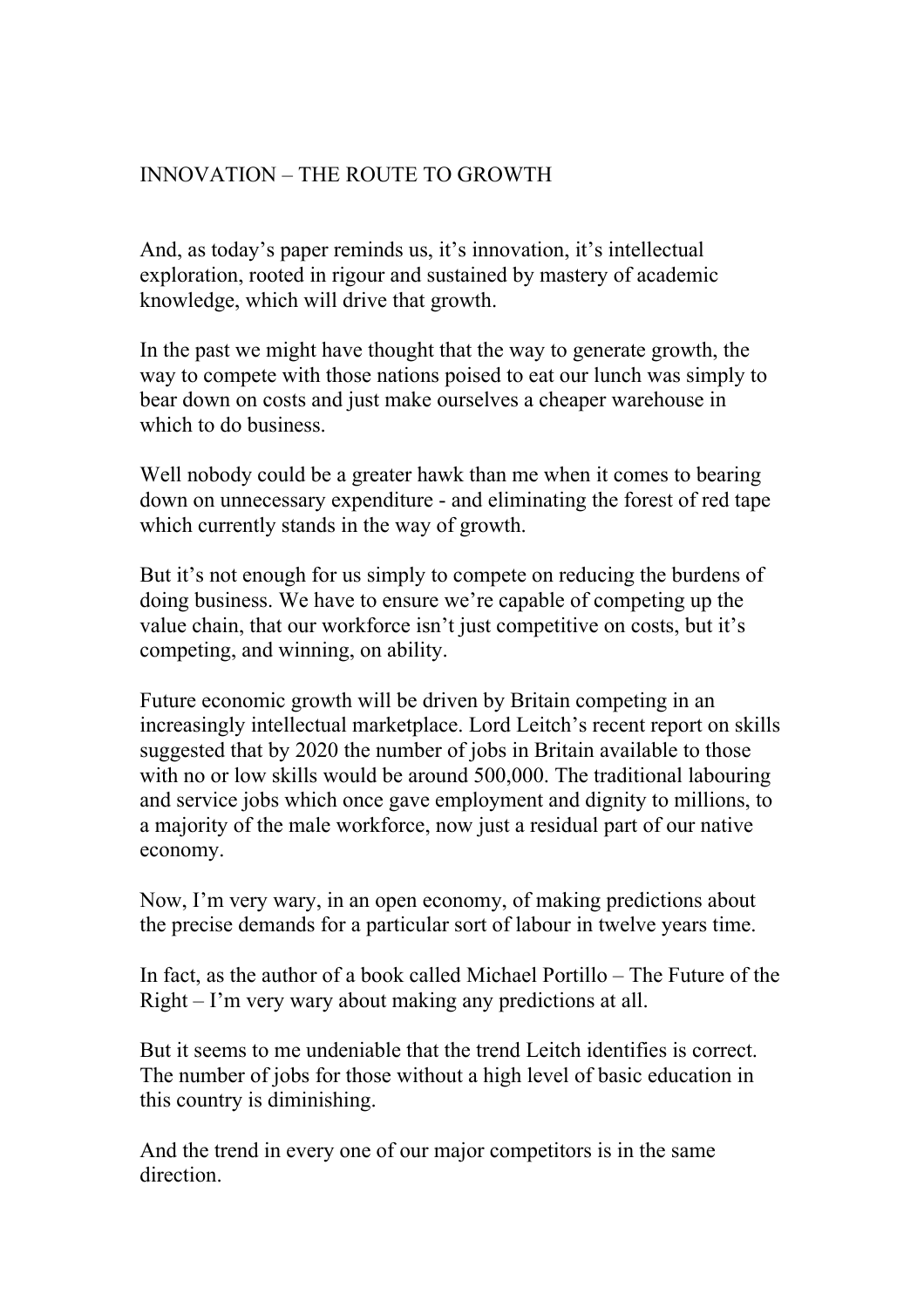This is the point in the speech in which I mention China and India – its obligatory now for almost all politicians to refer to China and India – together – in any speech where they want to seem knowledgeable about the world economy.

And I'm no different.

Because it still seems to me that we haven't yet, as a society, properly appreciated the challenge posed by these nations' embrace of policies designed to generate greater levels of growth – and specifically their emphasis on education. Rigorous, academic, and overwhelmingly mathematical and scientific education in particular.

Sometimes the debate in the west appears rooted in the belief that these countries primarily pose a challenge on the basis of cheaper costs. But these nations are now competing right up the value chain. China is branching out into all the most cutting-edge areas, including nanotechnology, genetic engineering, and quantum computation.

And they are competing on the basis of rapidly expanding the cadre of trained mathematicians and scientists in their economy.

India and China are producing FOUR MILLION GRADUATES every year.

The single largest area of graduate growth is mathematics, science and engineering. 1/3 of graduates in China are engineers – here it's just 8%.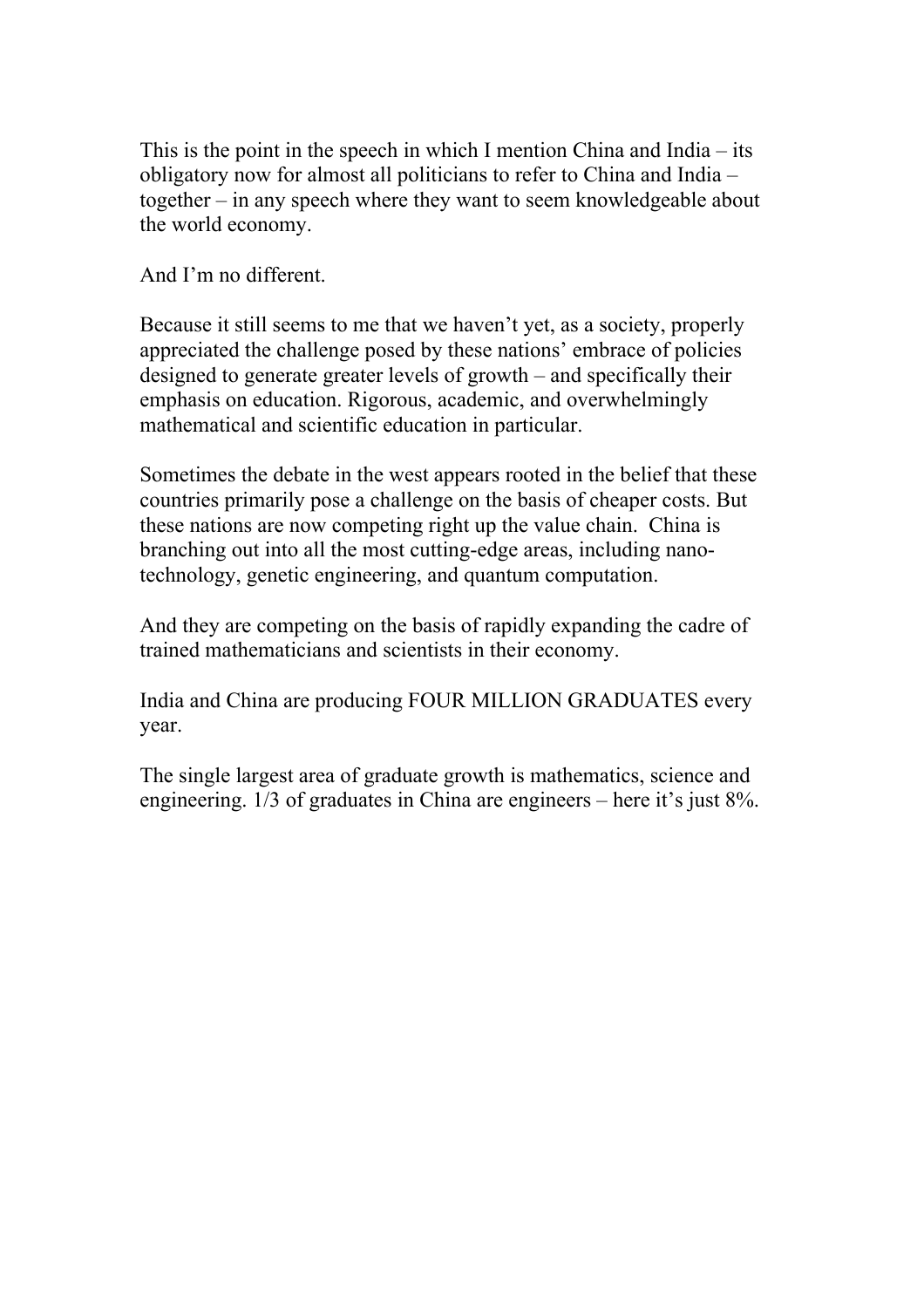## SCIENCE AND MATHEMATICS - THE MOTHER AND FATHER OF INNOVATION

I've mentioned China and India – one political cliché – and looking at their performance prompts me to mention another.

Often when politicians are urging a course of action on others which we consider self-evident, and we wonder why people won't accept our simple logic we're inclined to say, "well it's not rocket science"

But looking at China and India's performance – indeed looking at the principal drivers of growth and innovation across the globe it seems increasingly clear to me that the answer to our problems, more often than not, is rocket science.

It's rocket science – mathematics, engineering, physics and the other hard sciences which are driving innovation globally, and generating growth for the future…

I love the arts – and Britain's attractiveness as a nation is built on our artistic heritage and cultural leadership.

Design is important – not just a as away of adding value but as a process which makes our life at once easier and richer.

And an emphasis on service is crucial – in a world where time is precious and the public square seems more impersonal, coarser even, anything which makes individuals feel more valued, their needs respected, and which strengthens relationships, is vital.

But the real innovation which will ultimately drive growth in the economy is going to be generated and sustained by science, technology, engineering and mathematics.

To the question – how do we make our futures richer – the answer genuinely is rocket science.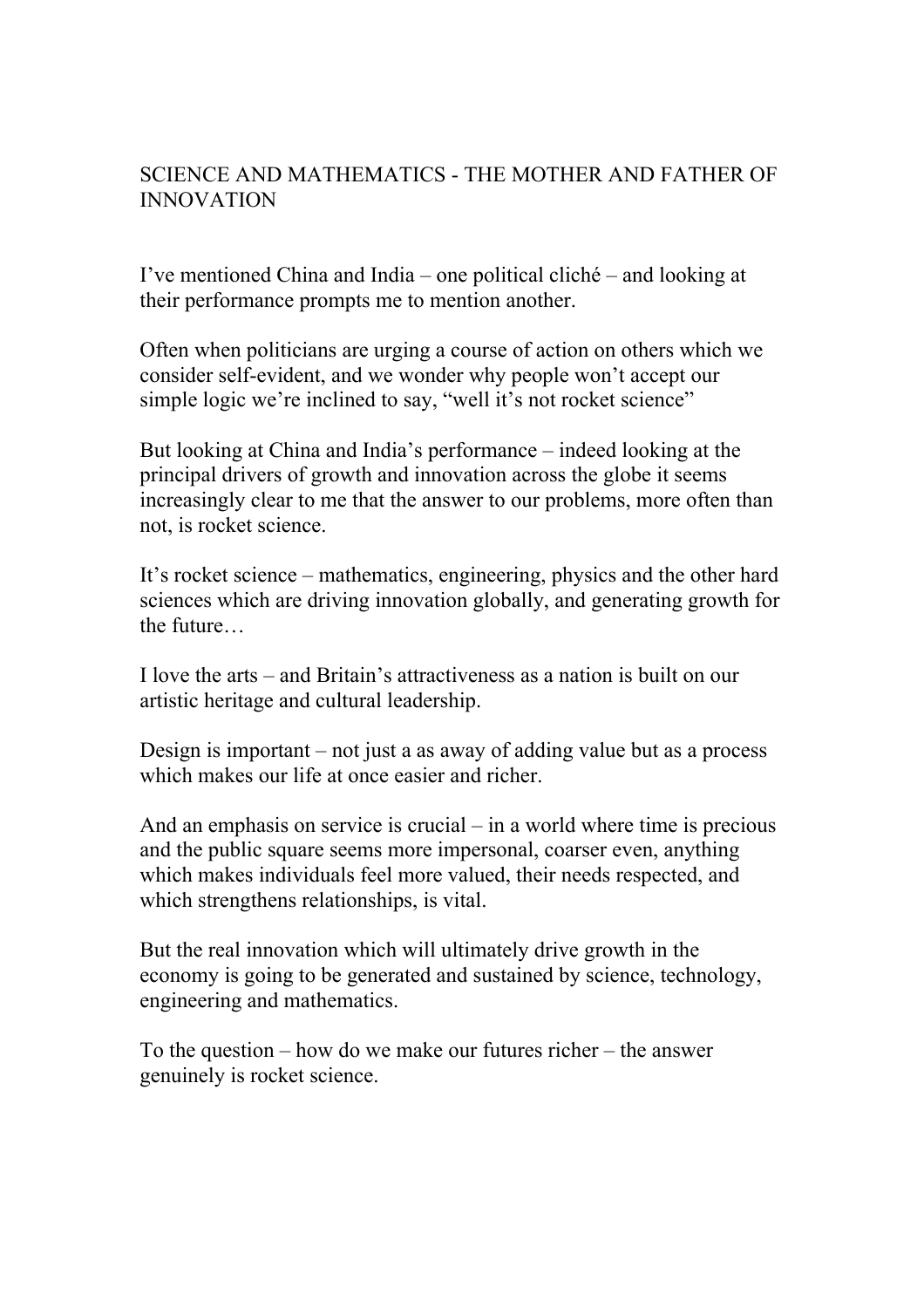The hard sciences are the foundation of growth.

They enable growth like nothing else. Whether its new software New applications for consumer electronics New methods of getting us from a to b New methods of limiting damage to the globe New methods of getting capital to where its needed New financial instruments Better tennis rackets Trainers which are – literally- cooller New cures for life-threatening diseases New learning platforms New versions of Grand Theft Auto New graphics in the latest Spielberg blockbuster New hope for the childless

Or sight for the blind and hearing for those in a world of silence

- it's mathematics and science which will generate these innovations – and keep our economy on the path of growth and opportunity.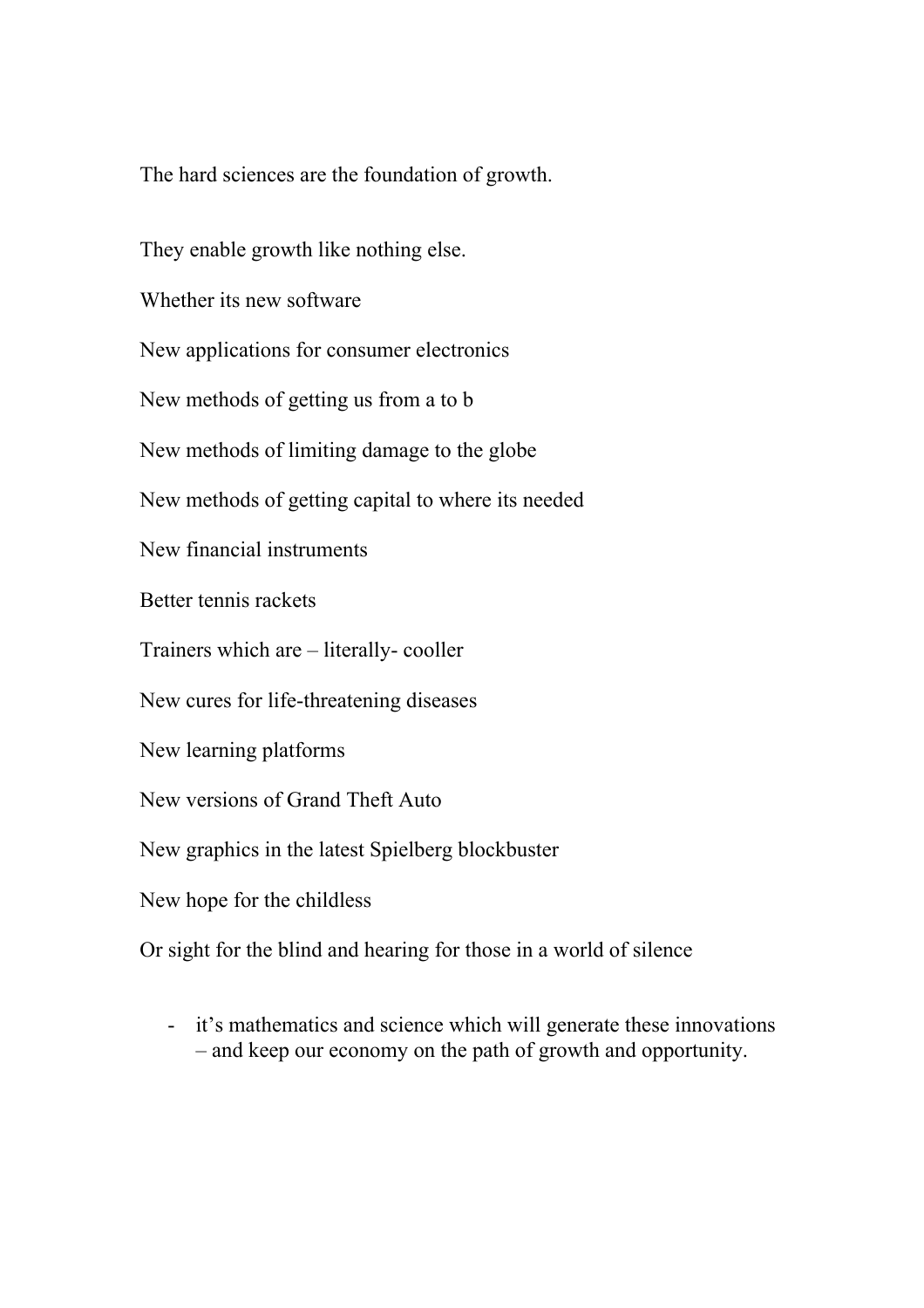#### BUT STANDARDS ARE SLIPPING

Which is why it's so worrying, as Reform's work underlines, that we're doing so badly.

In the most recent international league tables we slipped from fourth to fourteenth in science and  $8<sup>th</sup>$  to  $24<sup>th</sup>$  in mathematics.

The fantastic work done by John Marks for Reform's paper today reinforces the cause for concern about standards.

He points out that questions are less rigorous,

He shows us that exams lead candidates to solutions instead of requiring independent mathematical reasoning,

He demonstrates that traditional algebra and geometry, as well as proper proofs are no longer so central,

and by drawing attention to the fact that its now possible to secure a C grade – a pass – with just 20% of questions answered correctly John has blown the whistle on Government claims of relentless improvement.

But his work, and that of Reform's more broadly on mathematics, is only one part of the picture.

There are real concerns about the quality of the rest of the STEM curriculum as well.

As the Sunday Telegraph reported last week there are widespread concerns among scientists about the Key Stage Three tests which 14 year-olds sit.

Asking students which part of a rider's anatomy a riding hat protects, or where the energy comes from in a solar-powered mole scarer are hardly rigorous tests of scientific reasoning.

In fact they're hardly anything to do with science at all – they're just basic tests of English comprehension.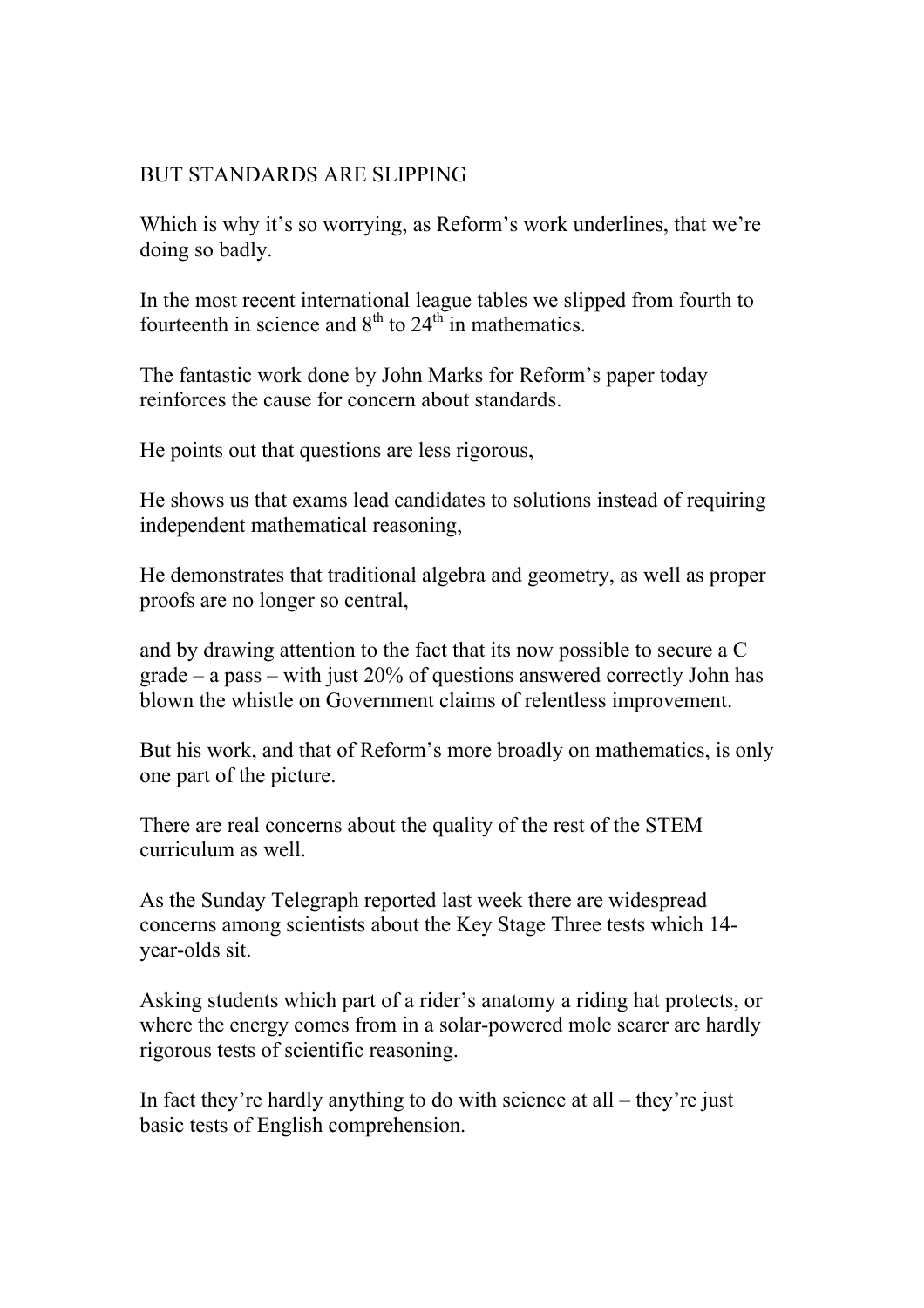At GCSE there are real concerns as well about the rigour of examinations. Asking students, as one exam board did last year, whether we look at the stars with a microscope or a telescope is not really equipping the next generation to compete with the products of Singaporean or Taiwanese schools.

Indeed the whole thrust of the new science curriculum – which aims to empower students to be "consumers of science" and which concentrates on engaging students in debate about GM foods or climate change – is a shift away from preparing students to be scientists.

I'm the first to support the wider spread of scientific literacy among the population. We'd have a more enlightened discussion of issues such as the reliability of the MMR vaccine or the promise inherent in GM foods if scientific knowledge was more securely embedded in our society.

But the way to build understanding of science is to train students to be scientists – to give them a grounding in scientific knowledge – from the structure of hydrocarbons to the laws of thermodynamics – which enables them to conduct experiments, deploy reason, test propositions, operate empirically

The new science curriculum at GCSE hasn't inspired confidence in our finest schools – Martin Stephen, the High Master of St Paul's, and another distinguished Reform author – has warned that it has a "terrifying absence of proper science".

Indeed the Qualifications and Curriculum Authority itself – the Government's own standards body – has actually celebrated the fact that the science curriculum at Key Stage 4 – for those over 14 – has "reduced content and factual recall".

Operating on the basis that students should know less to do better completely misunderstands how science, and indeed mathematics, works.

It's only by accumulating knowledge, and understanding how theories and models rest on assembling that knowledge in a particular logical pattern, that scientific understanding advances.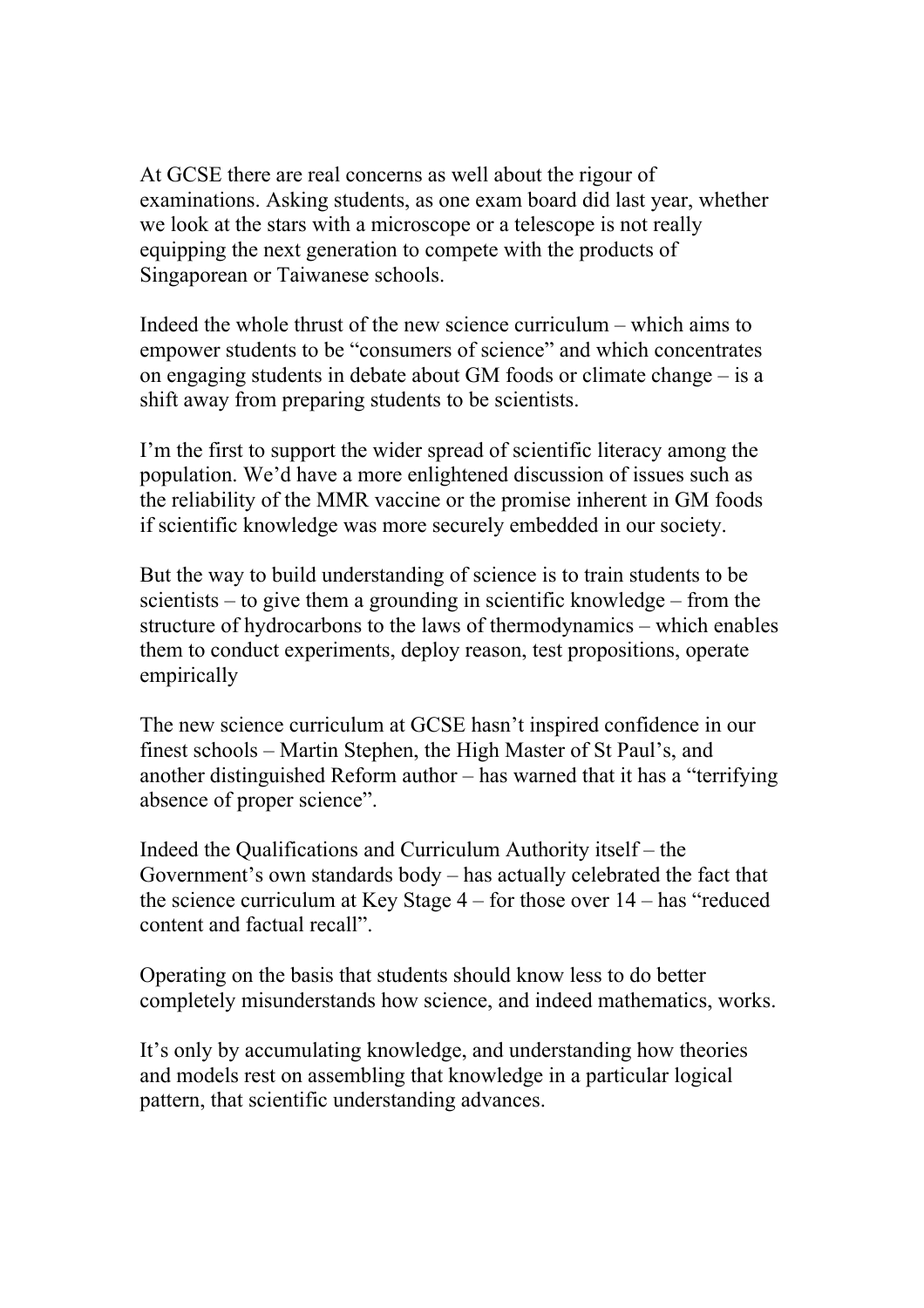The failure of the existing curriculum and qualification offer to command confidence is dramatically shown up by what happens abroad and what is happening in the independent sector.

In Singapore, a country which has close historic links to our own, and which performs superbly in maths and science their students sit the old O-level, not the GCSE which our students sit.

In the independent schools which dominate access to Russell Group universities heads increasingly offer the independent IGCSE, not the state's own GCSE, and more and more are tempted to offer the Cambridge Pre-U rather than the existing A-level.

When it comes to the new qualifications the government are piloting then professional concern is even greater

The Advisory Committee on Mathematics Education has warned that the maths element in the Government's new diplomas won't be testing enough.

Professor Adrian Smith, chair of ACME and a former Government maths adviser, has argued that the proposed maths element of the diplomas would not go beyond GCSE-level in many areas.

Given that these qualifications are aimed at people up to the age of 19 and are intended to prepare people for university-level study in subjects such as engineering or architecture this is a profound concern.

"A higher level of maths will inevitably be required in those diplomas which are obviously 'numerate', argued Sir Adrian, and, he pointed out, the current level of qualification "will leave UK school and college leavers lagging still further behind their European counterparts," he said.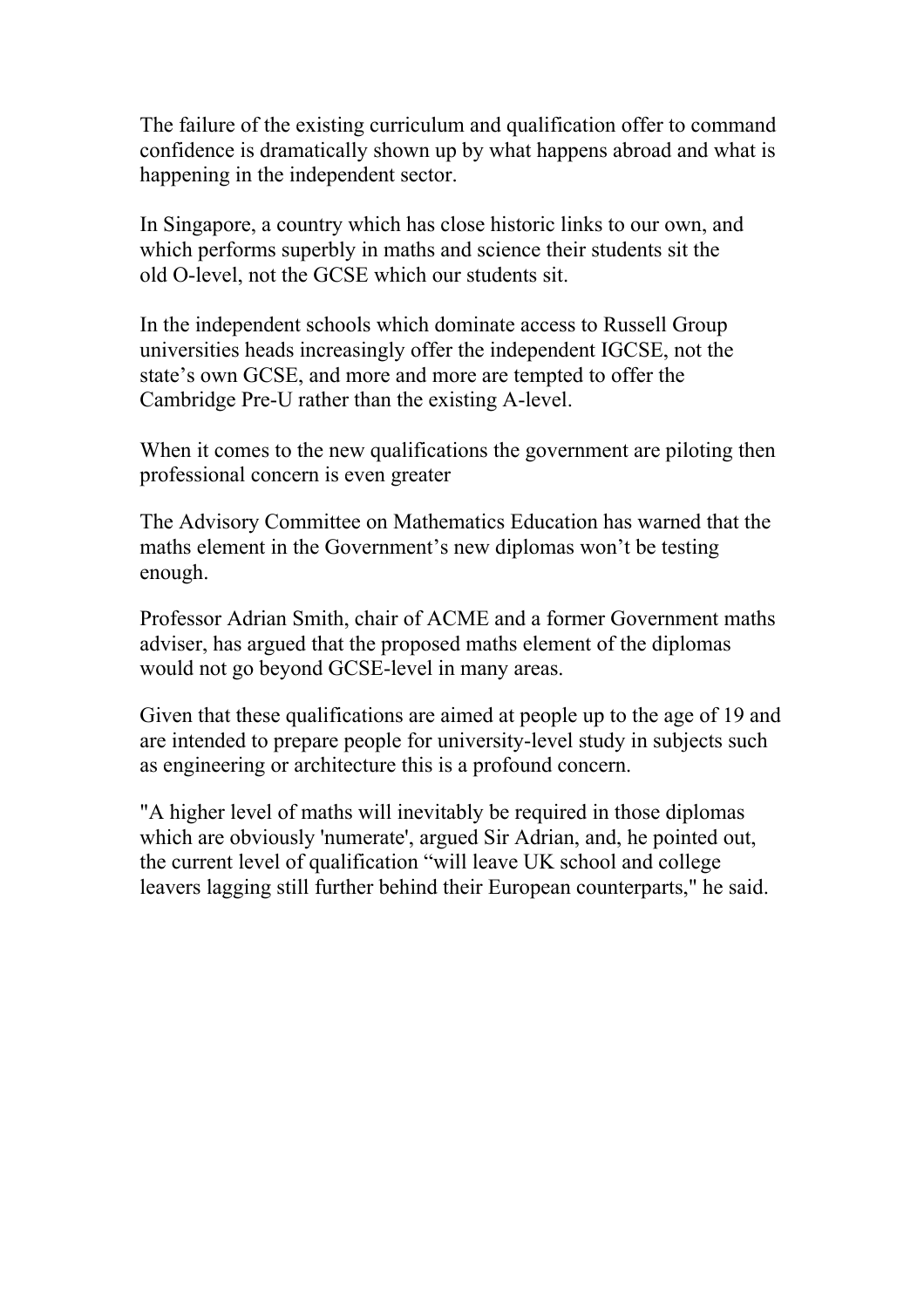## AND OUR KNOWLEDGE BASE IS SHRINKING

So we're failing to guarantee high standards.

And, as well as performing more poorly than our competitors, we're also producing fewer students in these vital areas.

The number doing physics A level has fallen by over 50% over the past twenty years.

The number of maths A levels has fallen by 15% in the past decade.

We have fewer than 3,000 physics undergraduates.

The number of physics and chemistry graduates has fallen by over 25% in a decade.

Between 1994 and 2004, more than 30 per cent of the physics departments in Britain disappeared.

And all this has been happening at a time of university expansion overall. So even as more and more people are going to university, fewer and fewer in absolute terms are pursuing these hard science subjects.

In engineering and technology the number of undergraduates following these courses, as a proportion of total undergraduates, has fallen by 32%.

Now some people might object to this focus on numbers – although I would have hoped that in a room full of mathematicians there might be some sympathy for this approach – but some commentators would argue that we shouldn't try to increase the number of scientists as though we were trying to meet tractor production targets.

I disagree – not because I'm a fan of targets – I'm not - but because I'm a student of networks.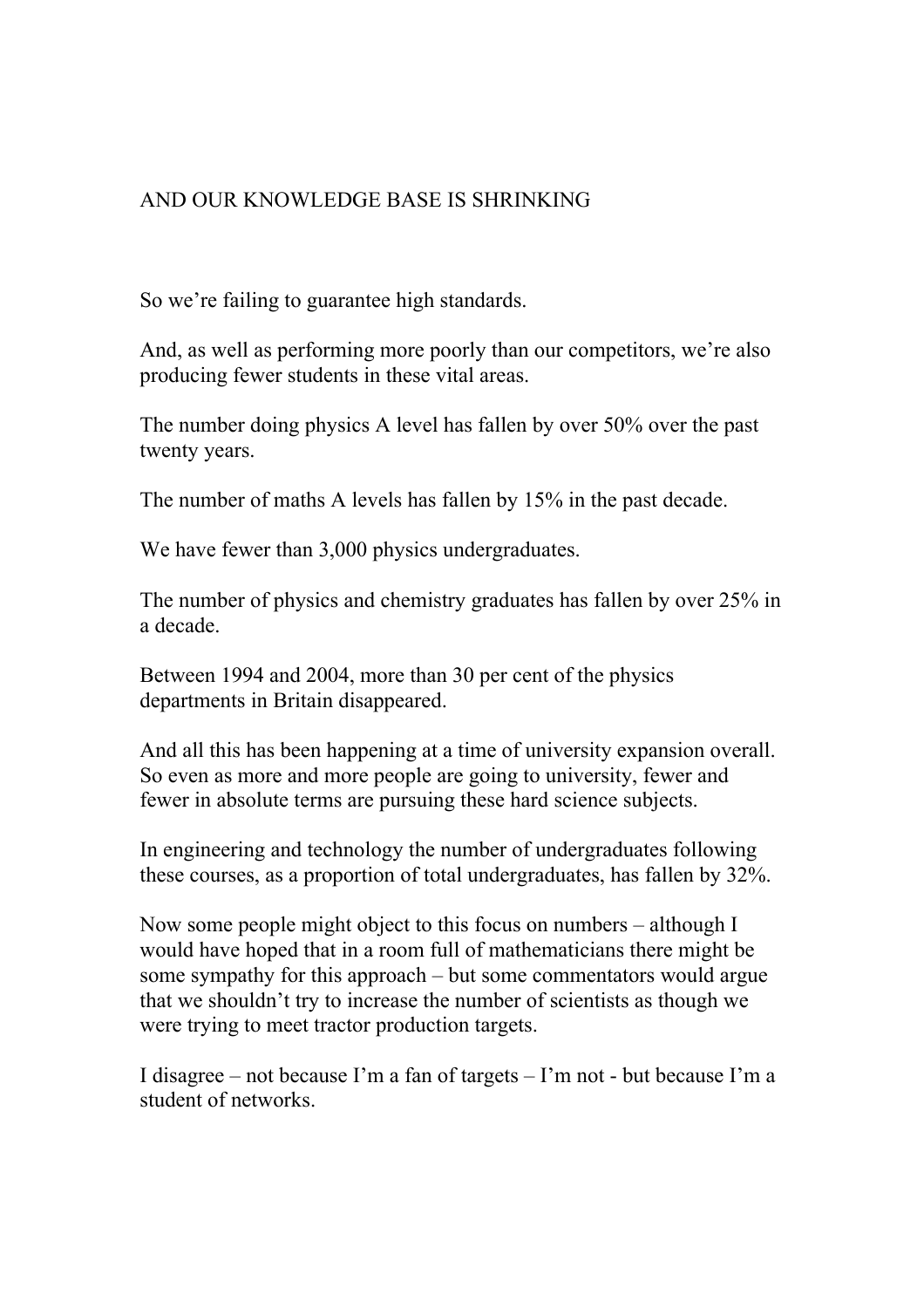Network theory teaches us that when it comes to innovation, to the generation of new ideas, there is a relationship between numbers and the creativity which those of us who believe in the open society so value.

The more talented, creative, academically trained, scientifically disciplined, individuals there are in a society, in contact, the more innovative that society will be – and the relationship isn't just linear.

The more the potential connections, the greater the number of potential combinations, the greater the likelihood of people sharing ideas, sparking off one another, establishing links, the more likely that each, and all, will generate more new ideas.

The work of thinkers on network theory such as Albert-Laszlo Barabasi, the arguments of polemicists like James Surowiecki, the author of the Wisdom of Crowds, the case made in books such as We-Think by Charles Leadbetter and Here Comes Everybody by Clay Shirky all underline the enormous potential for intellectual dynamism which comes from maximising the number of academically-creative people in contact with one another.

Nothing will drive innovation – and growth – more than growing and developing our own networks of mathematical and scientific innovators in this country. So expanding the number of people going into higher education and, critically, increasing the number doing STEM subjects, is crucial to our future well-being as a society.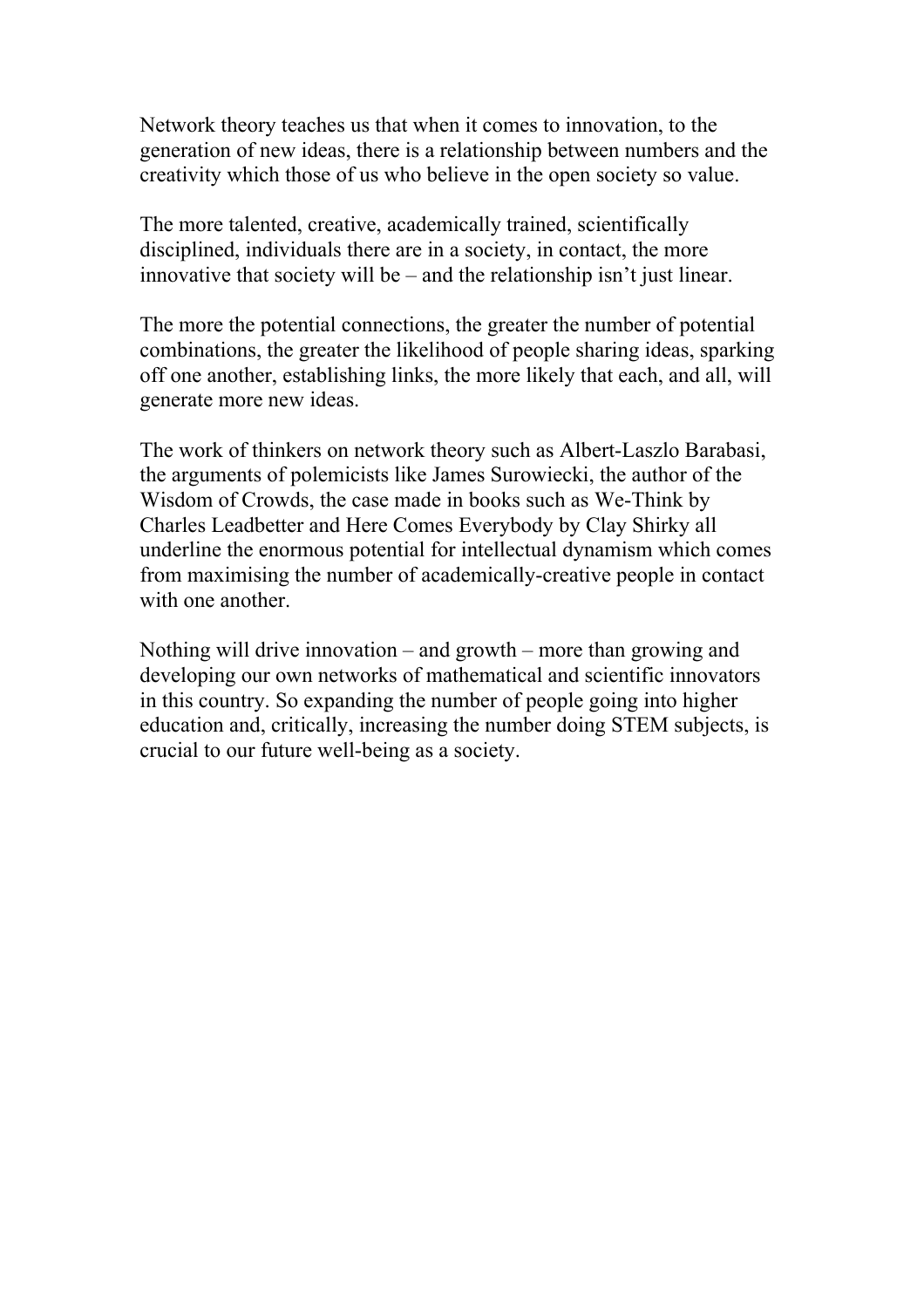## AND WE'RE NOT GENERATING THE TRAINED MINDS TO TRAIN THE MATHEMATICIANS SCIENTISTS OF THE FUTURE

Which is why it's so worrying that we have such a big problem attracting properly qualified people into teaching these subjects.

The Royal Society has shown that students' success in science and mathematics is very closely associated with being taught by specialist science and mathematics teachers.

But we simply don't have the people in place to deliver the improvements we need. Out of the nearly ten thousand graduates training to become primary school teachers in the last year for which we have figures only 227 had any sort of science or maths degree.

When maths and science form two-thirds of the curriculum tested at the end of primary school these figures are worrying in themselves.

But when placed in broader context the problems we face are even more significant.

At secondary school a quarter of maths teachers have no specialism in the subject.

The University of Buckingham have reported that nearly two-thirds of those teaching physics at GCSE and A level do not have physics as the main subject of their qualification.

Indeed the CBI have revealed that a third of those teaching physics at GCSE don't even have an A level in the subject.

And a bad situation is getting worse.

According to the Royal society recruitment to teacher training courses in 2005/6 fell short of Government targets by 10% in science and 18% in maths.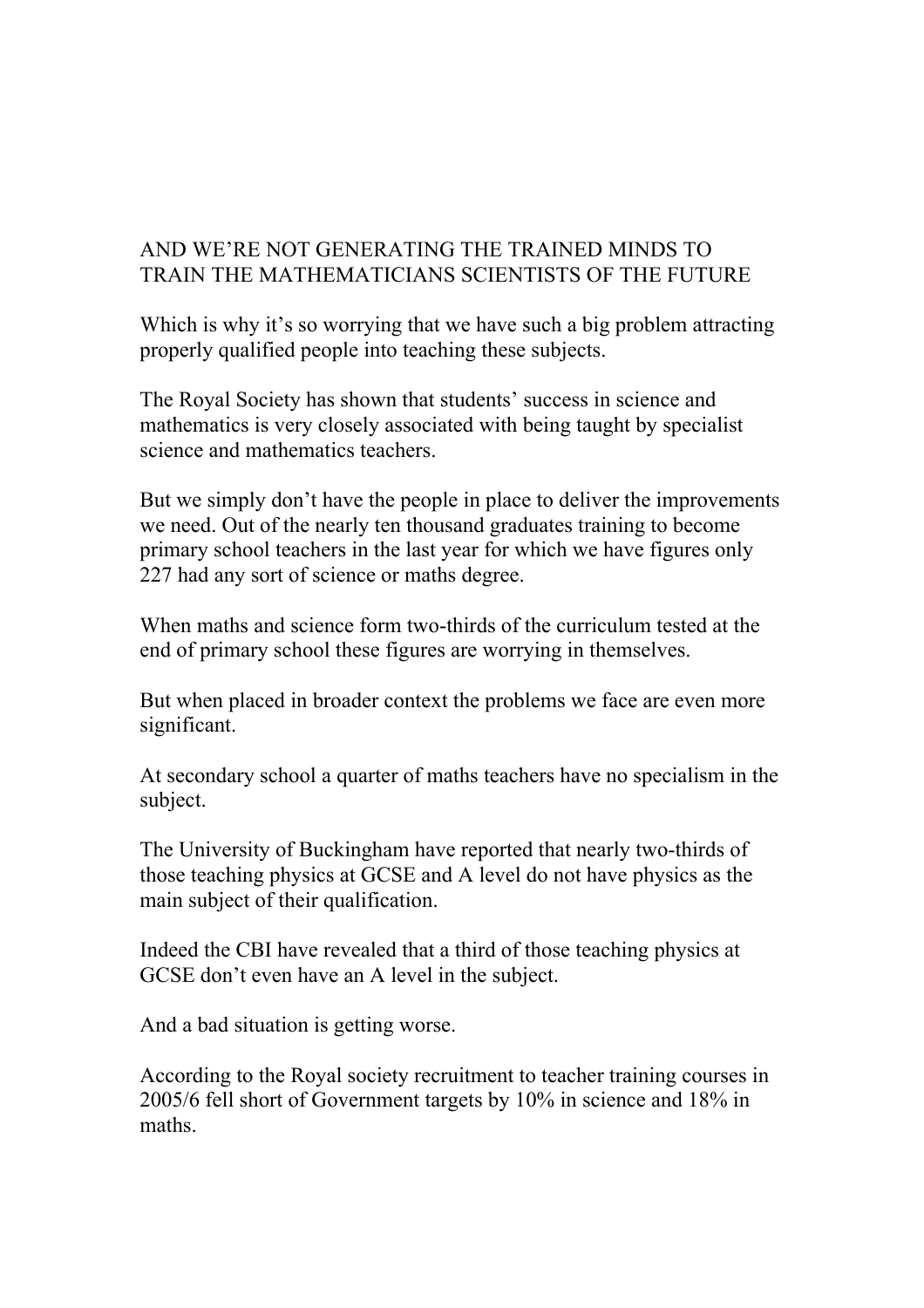What makes it worse is that drop-out rates from teacher training were 15.7% among prospective science teachers and 17.8% among prospective maths teachers – so the number of teachers who actually qualify are substantially lower than those in training.

And half of the science and maths teachers who qualified between 1994 and 1999 are no longer teaching.

Unless we reverse this shocking trend our country is destined to fall further and further behind.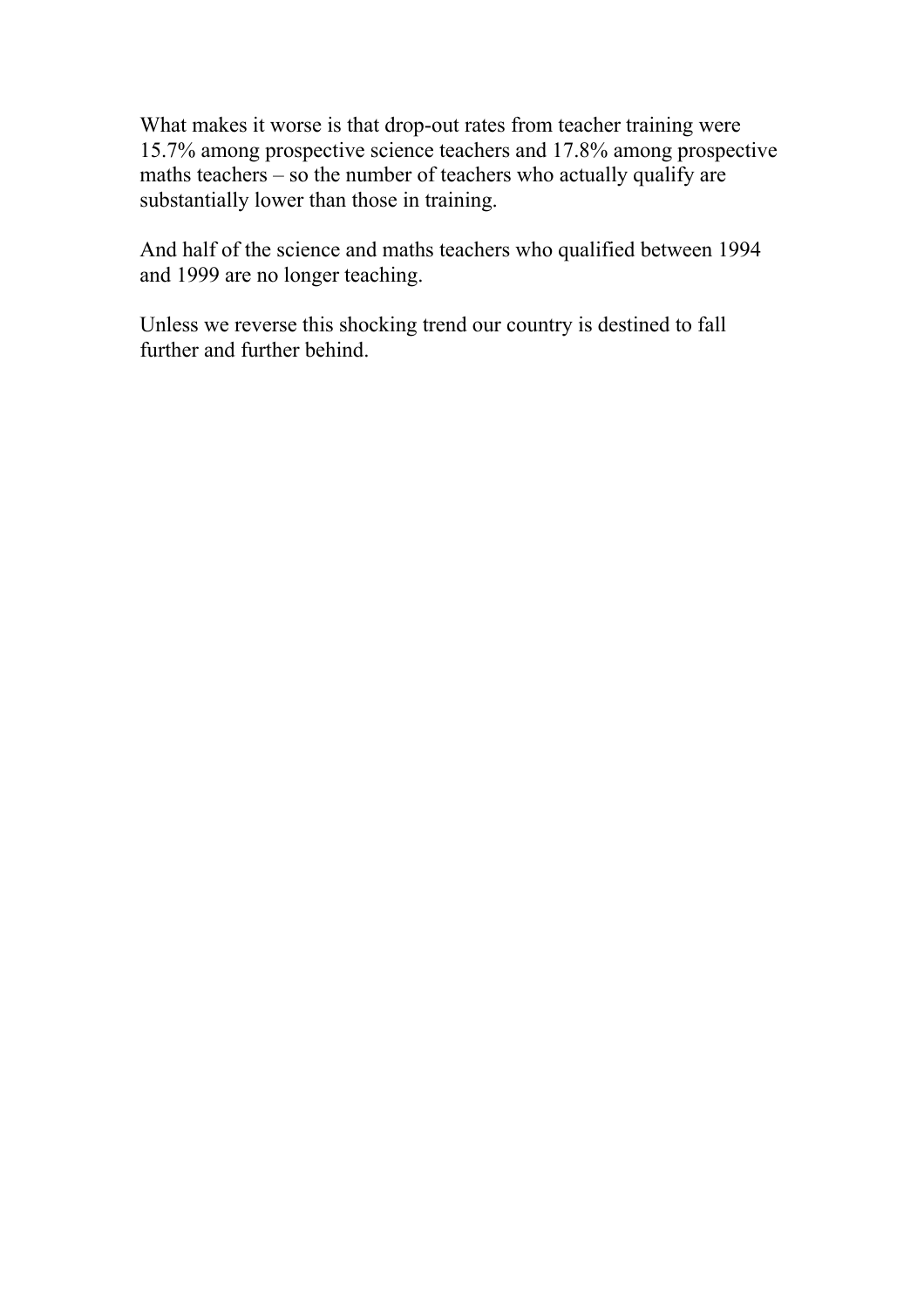# PLUS KNOWLEDGE IS BEING RATIONED TO THE RICH

And for those of us who're concerned about social justice it is a particular cause for concern that the poorest are suffering most from this trend.

Access to a truly stretching curriculum which will prepare students for a career in science, technology, engineering or mathematics is increasingly being restricted to the wealthy.

• Only 1 in 20 state school pupils take the three separate sciences – physics, biology and chemistry at GCSE

Four times as many students in the independent sector take that combination of subjects. And that's because the opportunities are greater.

• The three separate sciences are only available in 26% of comprehensive schools.

Some will say that it's old-fashioned to express a preference for studying the sciences as separate GCSEs rather than as part of a general "double science" GCSE

But the best universities want students to study the separate sciences, it's the best preparation for a STEM degree or career and when schools are free to choose and have the resources to offer the best they unhesitatingly offer the three separate sciences.

As Dr Hilary Leevers of the Campaign for Science and Engineering, has pointed out, "we know students taking three separate science GCSEs are more likely to go on to take science A-levels and do well.

If, however, you come from a poorer background, or live in a more deprived neighbourhood, your chances of studying a physics, chemistry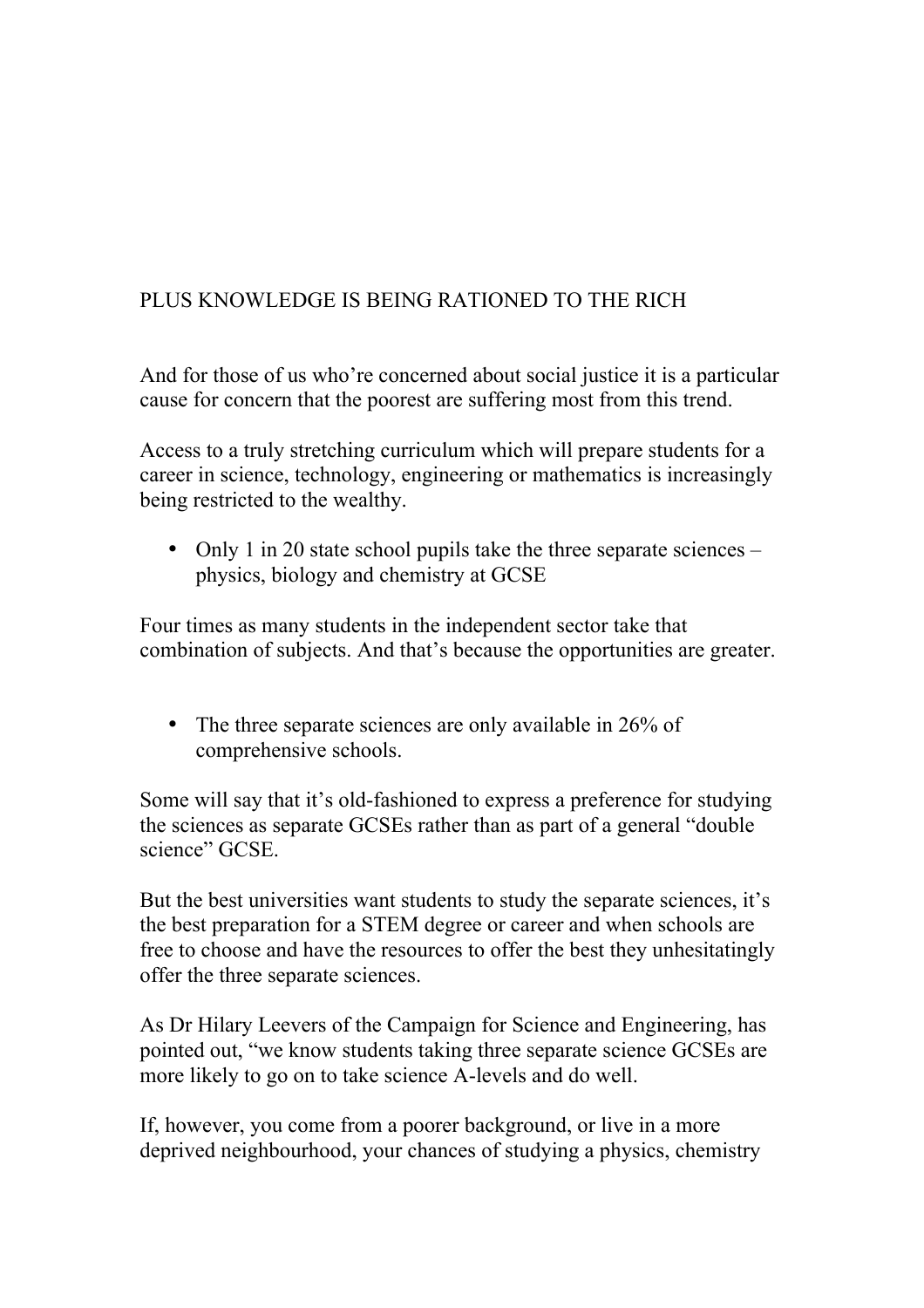or biology GCSE, and thus getting on the path to the best jobs around, are radically curtailed.

Just 2% of pupils eligible for free school meals are entered for physics, chemistry and biology as separate GCSEs. In the ten most deprived boroughs, just 3% of pupils did GCSE physics and in Islington, not a single state school pupil sat biology, chemistry or physics GCSE in 2005/6.

So in the heart of one of the world's richest cities access to the knowledge which liberates is denied the poorest – it's a standing disgrace.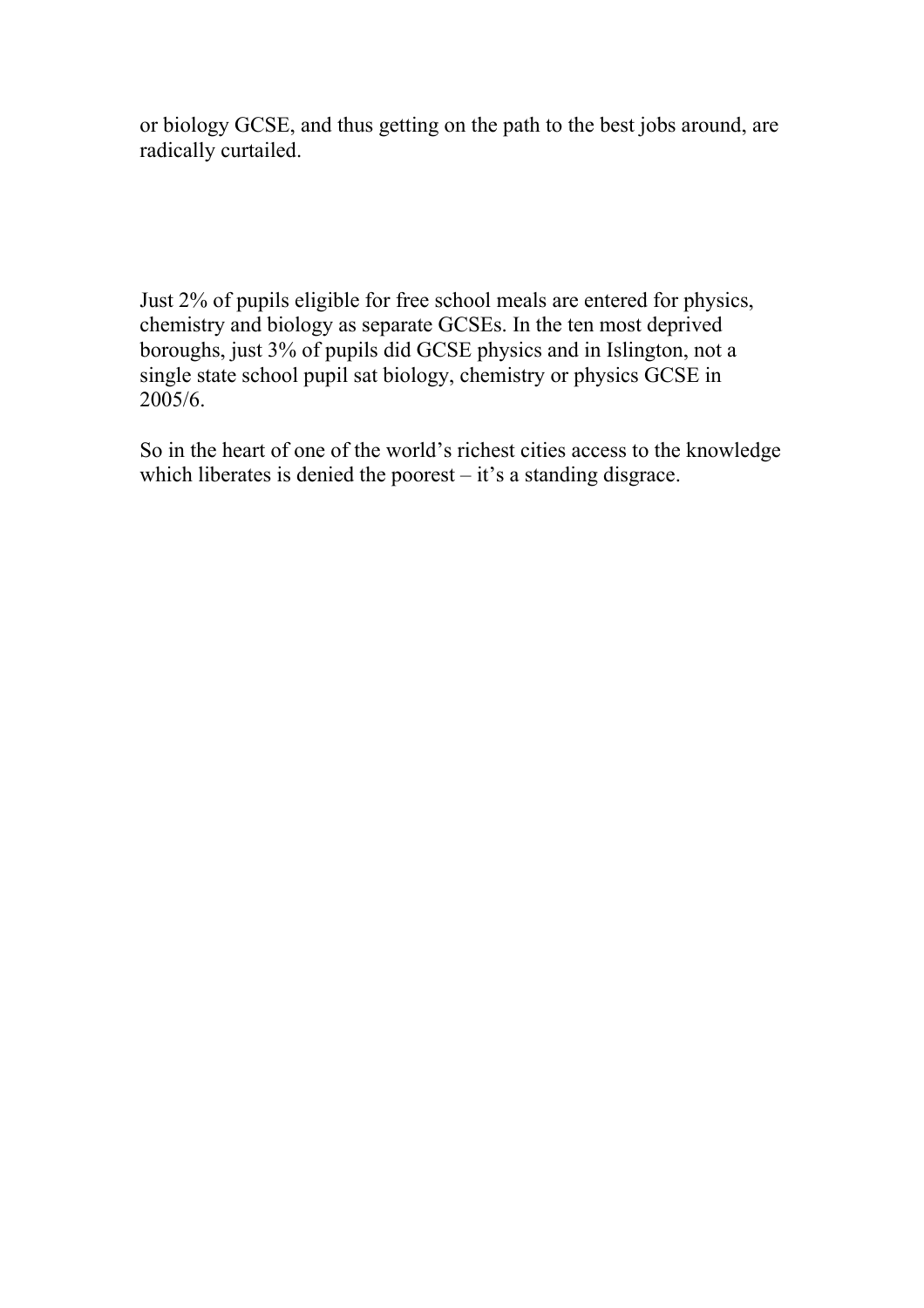#### WHAT IS TO BE DONE

#### So

We need economic growth to make our society richer, fairer, more open, meritocratic and green

And

Innovation – particularly of the kind generated by maths and the hard sciences – is central to guaranteeing that growth.

While other countries are forging ahead and generating more and more science and mathematics graduates, we are falling behind in international league tables.

Our curriculum and qualifications are less and less attractive and competitive.

Our university science departments have been closing and undergraduate numbers have been in long term decline.

Our teaching base has been eroded and we lack qualified teachers where it counts.

And the poorest are suffering most from a rationing of educational opportunity.

This dire state of affairs prompts me to ask Lenin's question -

"What is to be Done?"

More often than not, with this Government, if you ask Lenin's question, you get Stalin's solution…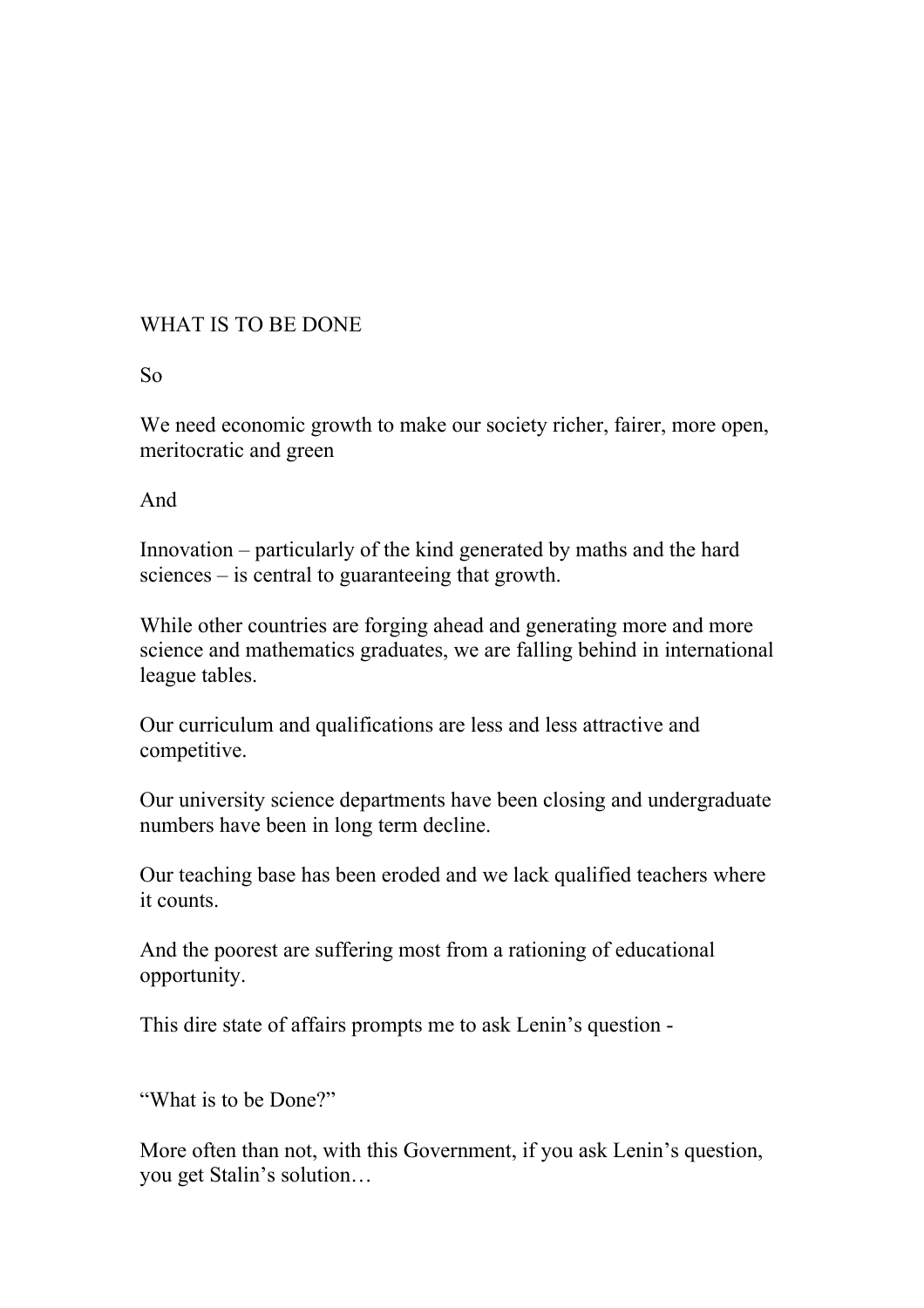Targets, Centralisation, and Shooting the traitors…..

But we believe in a different approach – an approach which reflects what's happening in the world in which we live, and, crucially, which reflects the circumstances fuelling innovation across the globe. AN EDUCATION POLICY BASED ON MODERN SCIENTIFIC PRINCIPLES

We are living in what David Cameron has called a "post-bureaucratic" age".

It may not be a perfect soundbite. And it may not help that it was coined in a speech he gave at the Google Zeitgest conference – thus instantly inviting a cynical response from the hardbitten citizens of the Westminster village

But David put his finger on the crucial social, cultural and economic transformation of our times.

We're living in an age when the big bureaucratic models are collapsing and the old bureaucratic ways of delivering clearly no longer work.

David described three stages in social organisation.

The pre-bureaucratic age was essentially the feudal, pre-industrial period when authority was local, familial and clannish and society was organised in traditional hierarchies.

The Great Leap Forward, which enabled the birth of the modern age, was the establishment of societies in which authority, and information, could be centralised and services delivered by bureaucracies.

Whether it was the establishment of Bismarck's welfare state

Or FDR's New Deal and the managerial state described by James Burnham

Or the United Kingdom governed by the men in Whitehall, with their colleagues in the BBC, the nationalised industries and the parallel inspectorates and bureaucracies.

The twentieth century was the high point of the bureaucratic age.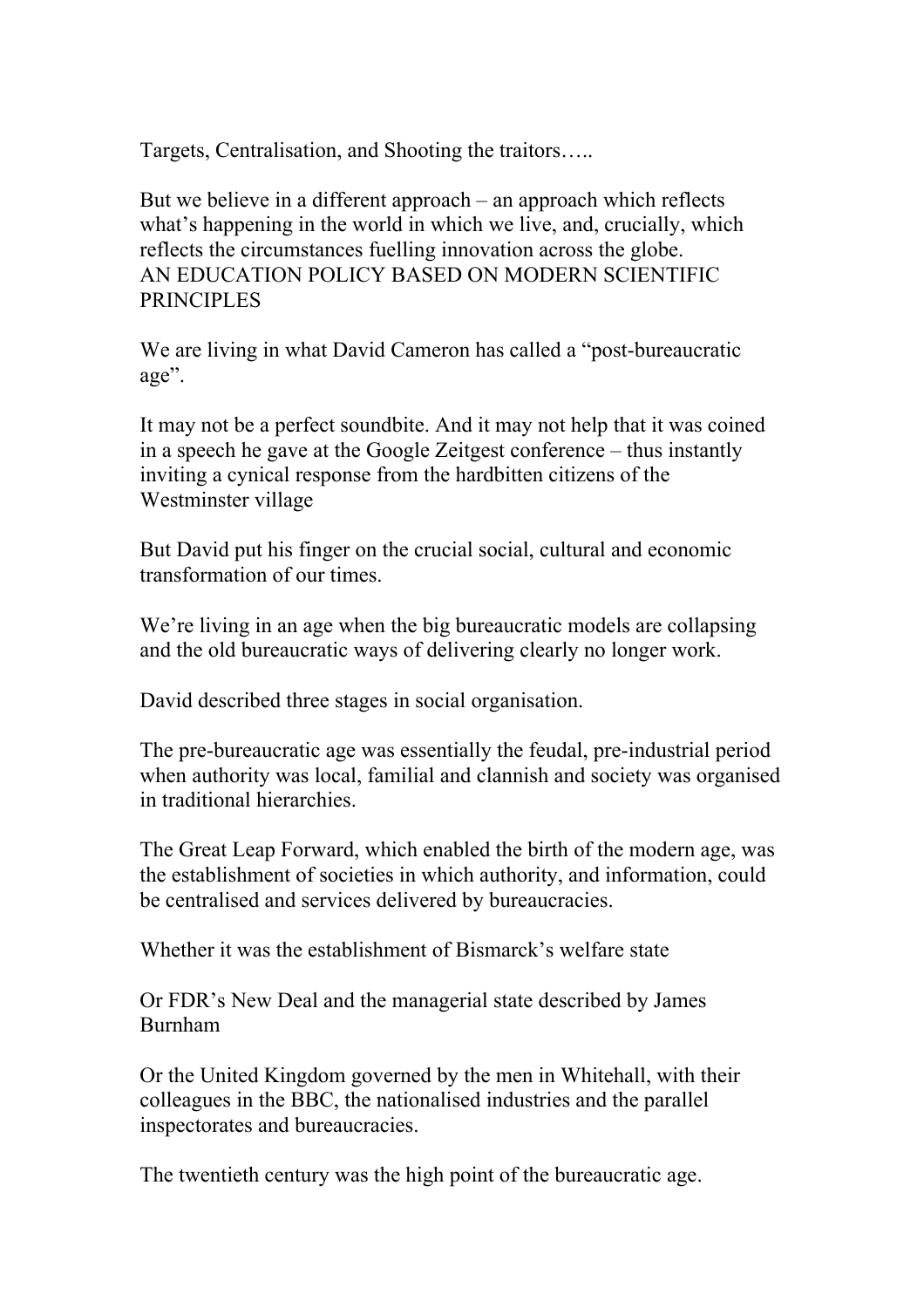But we're now living in a period where these bureaucracies are increasingly outmoded.

Individuals are less deferential towards authority and more demanding in the services they use.

They won't accept one size fits all and demand a tailored solution to their needs.

They can instantly compare performance and prices online, whether it's insurance, fuel, clinical outcomes or educational achievements.

The large organisations which promised a guaranteed level of delivery – in the private and public sector – have been found wanting.

Whether it's IBM's Big Blue or Old Labour's Dark Brown the machines which appeared to function so well in the past seem crashingly, clunkingly, inappropriate to the needs of today's flexible, decentralised, networked age…

The idea that a single benign controller will provide for us all is obsolete.

In broadcasting the advent of Skyplus means each of us now wields the power only Michael Grade or Alan Yentob used to – we are our own schedulers and channel controllers.

In music production and distribution, the advent of social networking sites such as MySpace and Bebo has meant that artists like Lily Allen have been able to reach their audiences direct without having to go through the old style industry bureaucracy of A and R men and patronisingly restrictive contracts.

In medical science the clinical breakthrough which identified how to counteract SARS was generated by scores of different scientists in dozens of different labs in many different countries all alternately competing and collaborating freely with one another with no single directing intelligence driving their efforts. And they generated an answer in days.

The post-bureaucratic age is an age of innovation, of creativity, of constant adaptation and learning.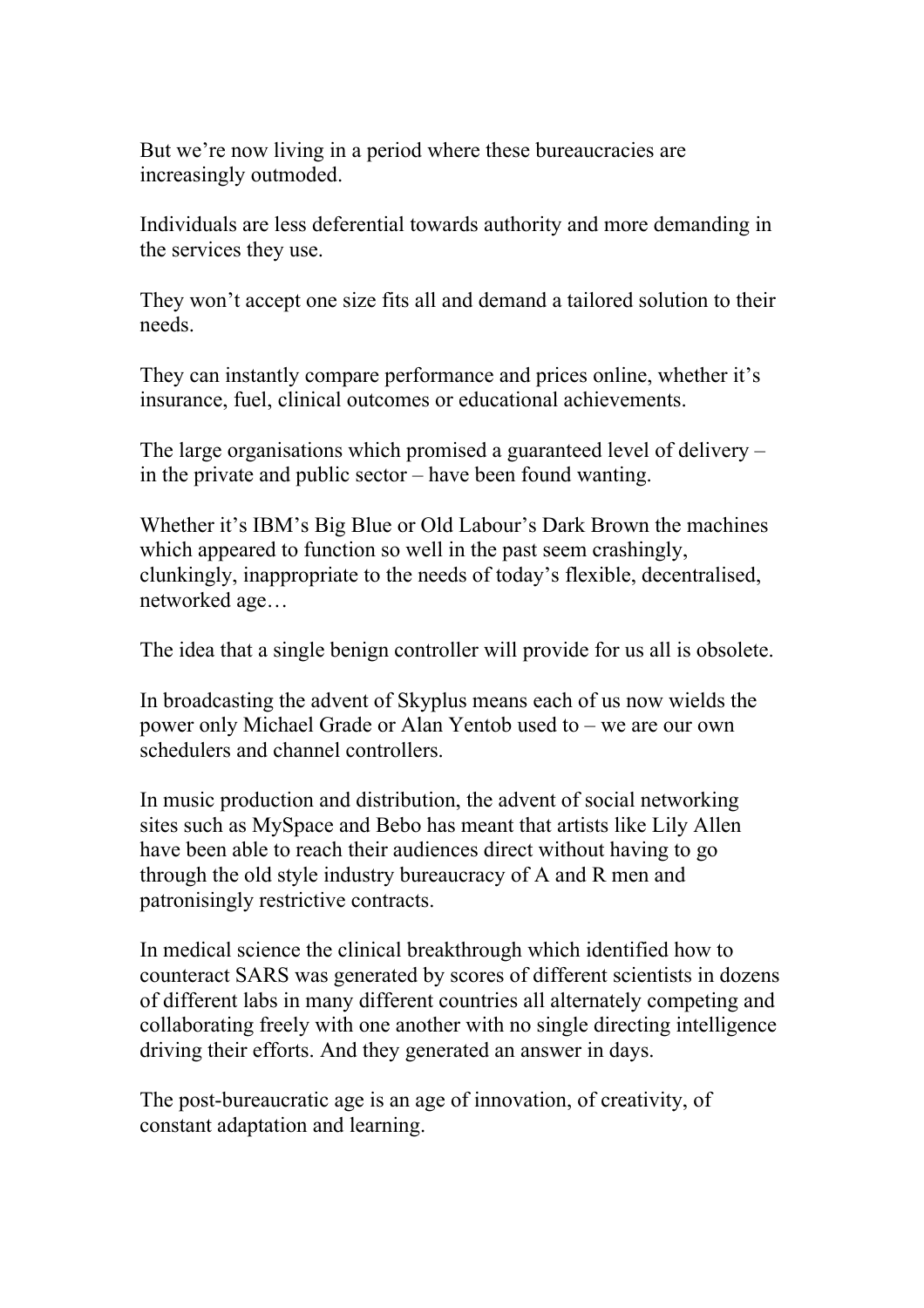And since all those virtues are central to education that's why our approach to education is distinctively post-bureaucratic.

We want to introduce the liberating and creative dynamic of new providers and new ways of working into state education.

At the moment, in too many parts of the UK, education is provided by a bureaucratic monopoly. We would do as they have in Holland, New York and Sweden and allow new providers into the state system to challenge the complacent and the failing.

We would lower the barriers to entry, reforming planning law to make it easier for new schools to be established and to grow. We would put power in the hands of citizens not bureaucrats by giving parents the chance to take their children out of failing schools and place them in good new ones.

At the moment accountability in education is all one way – all upwards – all towards the Secretary of State and the targets he sets.

We want accountability to be to parents, and we want to give heads and teachers the freedom to respond to the needs of those they teach not targets set to satisfy politicians vanity.

At the moment schools struggle to show their pupils are getting five good GCSEs and many are desperate to improve their league table performance. For some the temptation to offer students less rigorous qualifications, in which passes are thought to be easier and coursework less arduous, is strong. Others choose to offer qualifications which are definitely less academically stretching, but which are nominally equivalent to GCSEs, to bolster league table performance.

Students are being presented for qualifications which do not equip them best for future study or the world of work because of the need to hit government targets.

If, however, schools were accountable to parents first then parents could, and would, demand the most rigorous, the most satisfying and the most marketable qualifications.

With maths and science graduates earning hundreds of thousands pounds more than their equivalents in other disciplines and industry desperate for scientifically literate and numerate school leavers then a school system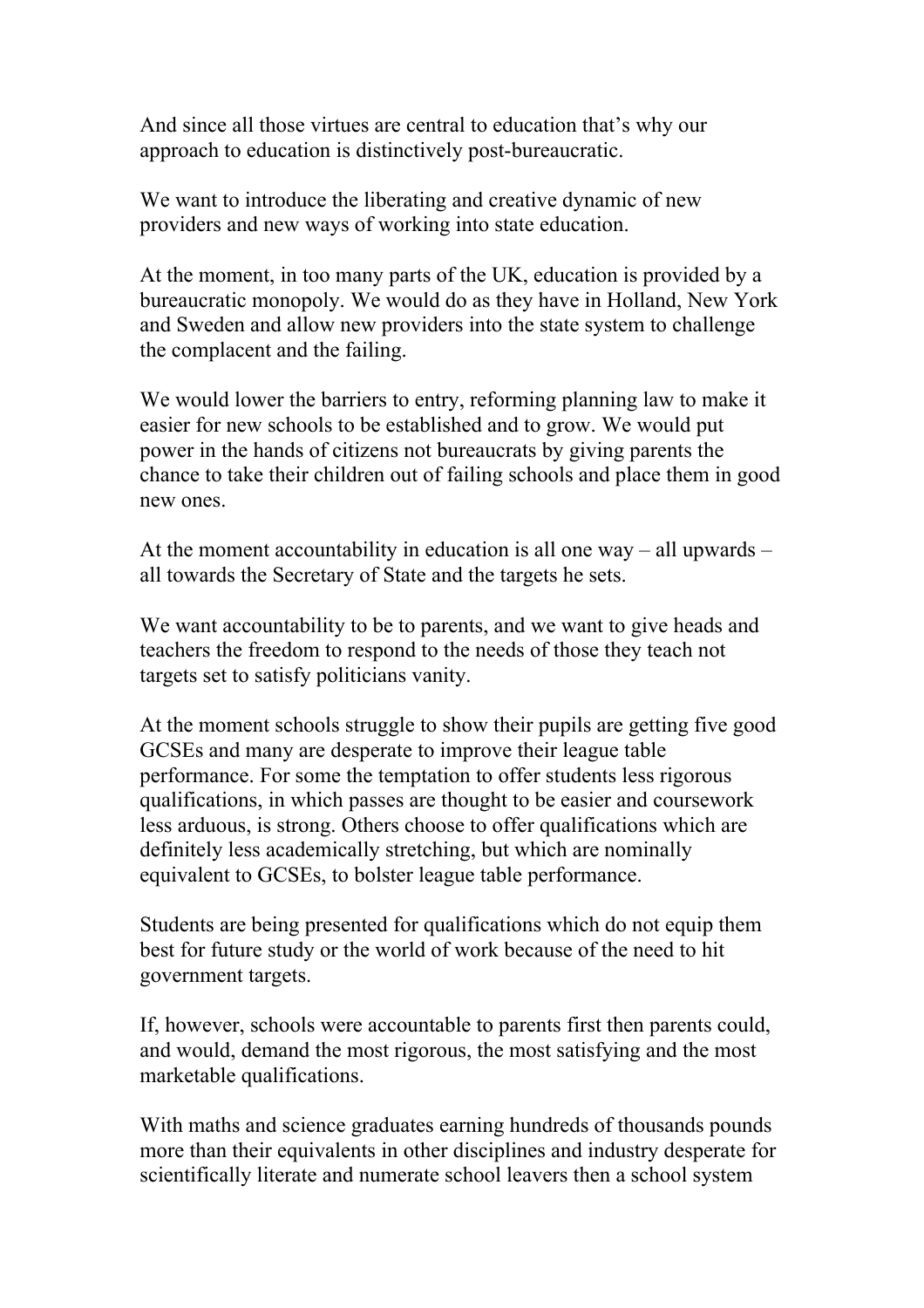which genuinely responded to pupil and parent wishes would naturally see more students opt for maths and science.

And a school system such as we envisage – with greater freedoms for headteachers – would mean in-demand professionals with maths and science qualifications would be able to command much higher salaries for their skills.

We would allow heads to pay higher salaries and bonuses to specialist teachers from day one – within budgets over which they had greater control.

We would also allow heads to enter their students for exams which the Government currently doesn't allow to count in league tables – such as the IGCSE – so parents and pupils have the opportunity to pursue courses they consider more rigorous and satisfying.

We would reform teacher training to make it easier for scientists, mathematicians and people of real ability to get into the classroom without having to jump through the current academic and bureaucratic hoops.

For those people – like this Government - who say that the only way to drive up standards is to invest more power and control in the hands of bureaucrats we have to ask why should we reinforce failure?

Consider just one other fact about our current malaise – fact gleaned from the Government's own report into maths education in primary schools. Local authorities, town hall bureaucracies, employ 400 "mathematics consultants" – that's nearly three full time professionals for each local authority area.

And yet, according to the Government's own report, "the depth of subject knowledge of many consultants is insufficient for them to operate effectively as coaches and mentors for practitioners in schools". And remember we're talking about primaries here.

So the majority of the education bureaucrats employed by other education bureaucrats to consult on maths teaching don't even know enough about maths to help primary teachers keep up to speed when teaching 6 year olds.